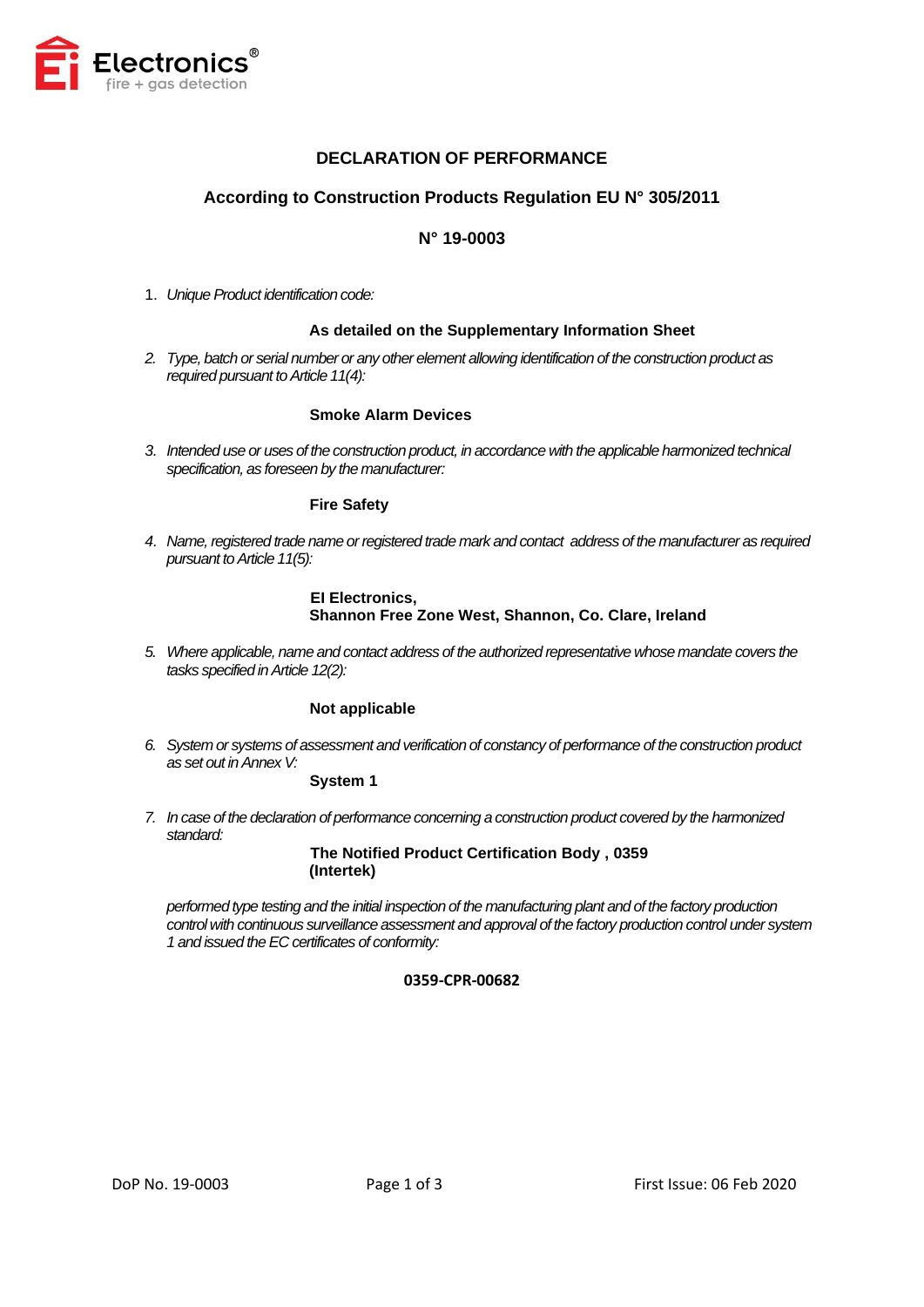

*8. In case of the declaration of performance concerning a construction product for which a European Technical Assessment has been issued:*

### **Not applicable, see item 7**

*9. Declared performance:*

All requirements including all Essential Characteristics and the corresponding performances for the intended use or uses indicated in point 3 above have been determined as described in the hEN mentioned in the table below.

| <b>Essential characteristics</b>                                                                                        | Performance | Harmonized technical specification<br>EN14604:2005/AC:2008 Clauses              |
|-------------------------------------------------------------------------------------------------------------------------|-------------|---------------------------------------------------------------------------------|
| Nominal activation conditions / Sensitivity, Response<br>delay (response time) and Performance under fire<br>conditions | passed      | 4.12, 5.2, 5.3, 5.4, 5.5, 5.6, 5.15, 5.17, 5.18, 5.20                           |
| Operational reliability                                                                                                 | passed      | 4.1, 4.2, 4.5, 4.6, 4.7, 4.9, 4.10, 4.15, 4.16, 4.17,<br>4.19, 5.11, 5.16, 5.24 |
| Tolerance to supply voltage                                                                                             | passed      | 5.21                                                                            |
| Durability of operational reliability and response delay:<br>temperature resistance                                     | passed      | 5.7, 5.8                                                                        |
| Durability of operational reliability<br>Vibration resistance                                                           | passed      | 5.12, 5.13                                                                      |
| Durability of operational reliability,<br>Humidity resistance                                                           | passed      | 5.9                                                                             |
| Durability of operational reliability,<br>Corrosion resistance                                                          | passed      | 5.10                                                                            |
| Durability of operational reliability,<br>electrical stability                                                          | passed      | 5.14                                                                            |

*10. The performance of the product identified in points 1 and 2 is in conformity with the declared performance in point 9. This declaration of performance is issued under the sole responsibility of the manufacturer identified in point 4.*

*Signed for and on behalf of the manufacturer by:*

Mirhael Ryme

\_\_\_\_\_\_\_\_\_\_\_\_\_\_\_\_\_\_\_\_\_\_\_\_\_\_\_\_\_\_\_\_ \_\_\_\_\_\_\_\_\_\_\_\_\_\_\_\_\_\_\_\_ Dr. Michael Byrne Director of Engineering

06 Feb 2020